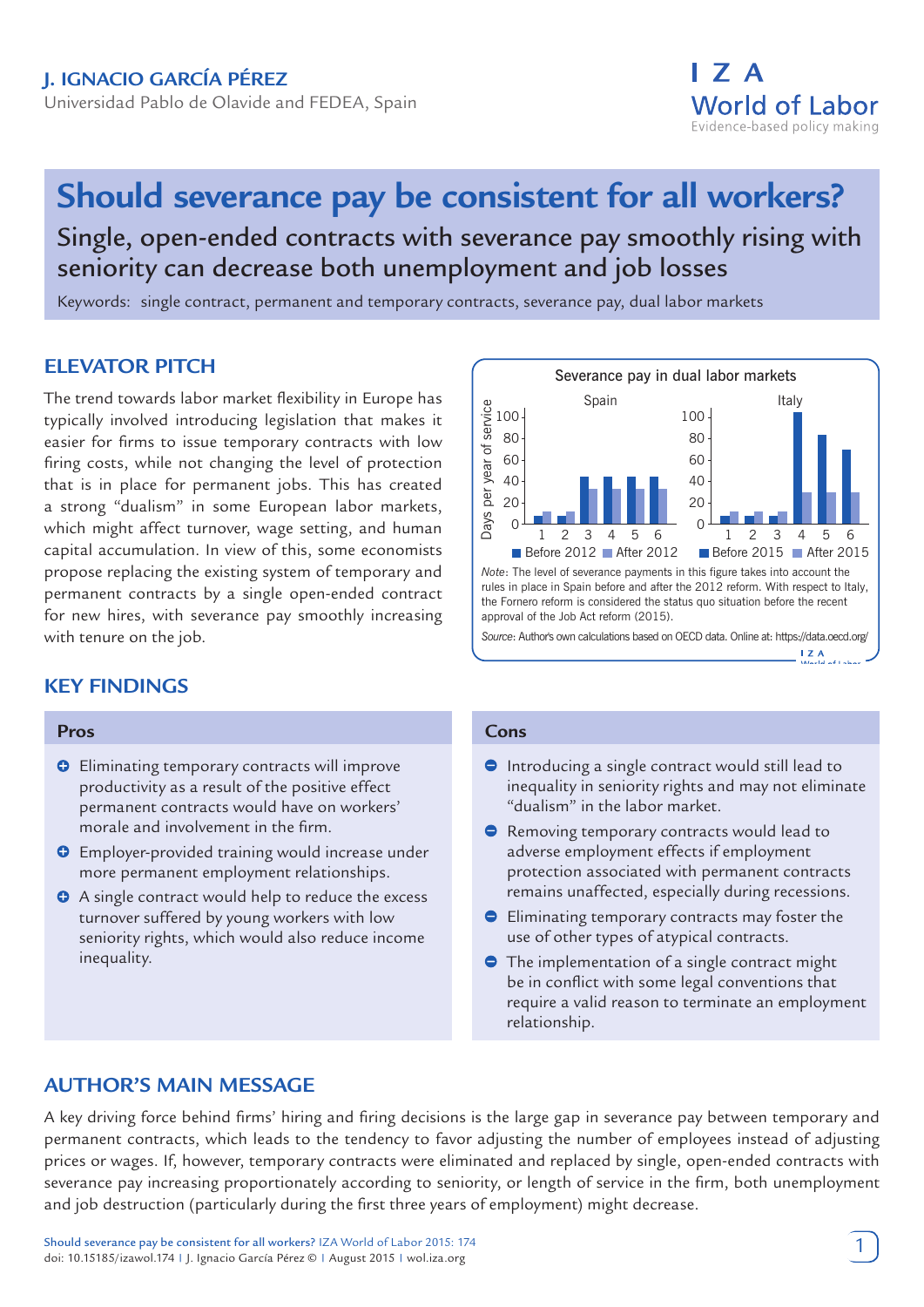# **MOTIVATION**

Over the last three decades, the fight against unemployment in Europe has amongst other things focused on introducing more flexibility in the labor market. Typically, reforms have been designed to make it easier for firms to use temporary or fixed-term contracts with low firing costs, without significantly changing the protection of open-ended or permanent contracts.

However, there are also other forms of "non-regular" employment contracts, such as "freelance" contracts (used in Italy) or "contracts for services" that are regulated by commercial law in some countries (such as Poland), where the employment protection for regular, open-ended contracts is too restrictive. The main goal of all these atypical contracts is to improve the labor market outcomes of disadvantaged or marginalized workers in countries where employment protection is very stringent.

But do temporary contracts really help? In theory, these contracts, by decreasing firing costs, can help some workers accumulate human capital and/or job experience as a result of them frequently changing jobs. However, there is also the risk that the consequence of workers moving from one fixed-term contract to another is lower overall employment stability and no transition for those individuals into a better job in the future [1].

# **DISCUSSION OF PROS AND CONS**

#### **Main features of dual labor markets**

Spain provides one illustration of the effects that temporary contracts might have in the long term. For decades, more than 30% of Spanish employees have worked under temporary contracts—although the rate is currently around 25% as a result of massive layoffs made during the great recession, which primarily affected temporary workers (Figure 1). Poland, Portugal, the Netherlands, Sweden, and France are also well above the EU average of 12.8%

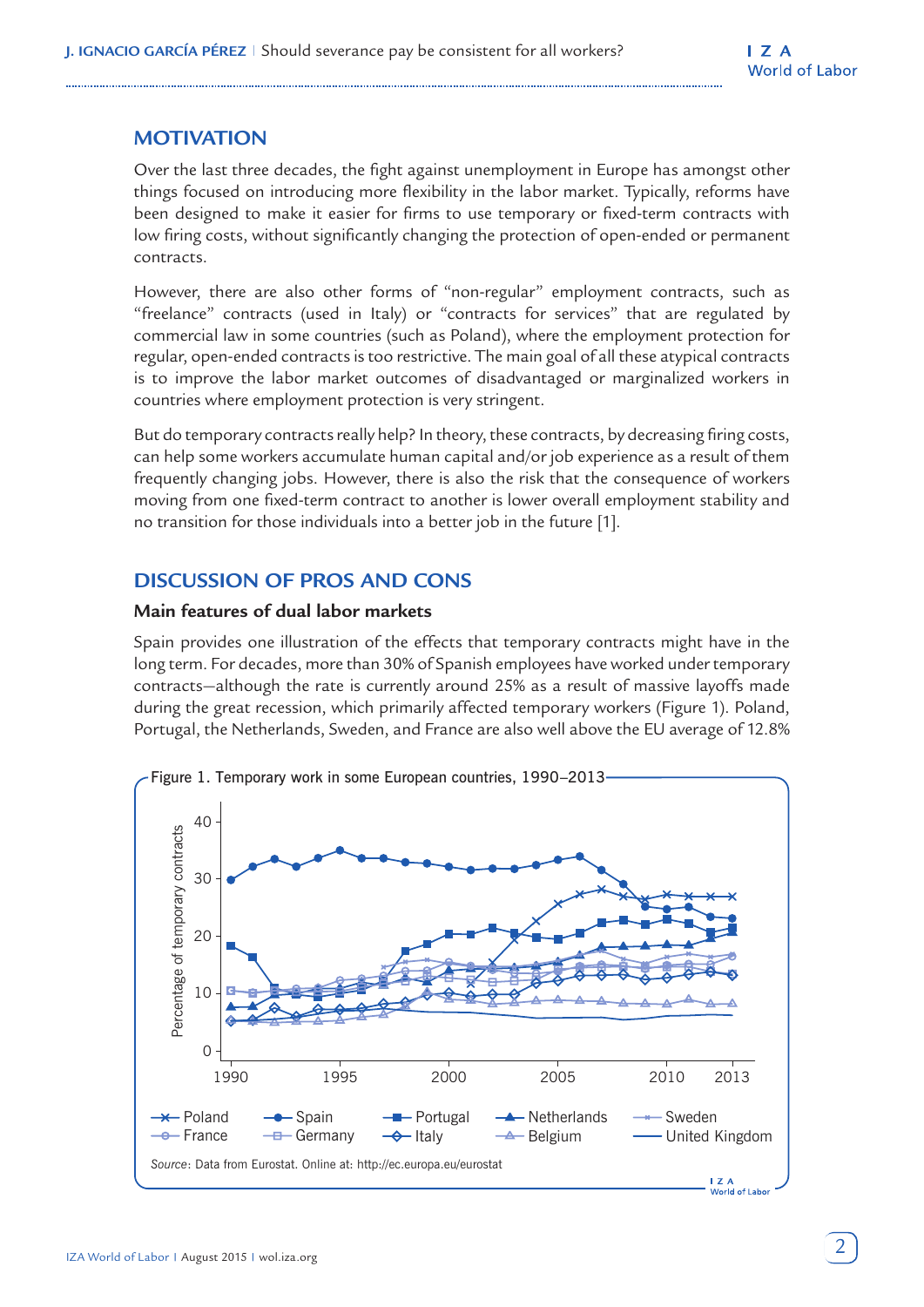(2013). It would be fair to assume that without substantial changes, temporary contracts will continue to be the predominant entry route into employment in Spain and, when the economy recovers, that temporary employment will rise once again. This indeed appears to be the case, as almost 92% of all new hires in Spain during 2014 were based on temporary contracts. The same is also true for Italy, where the corresponding figure was 83.4% in 2013.

As shown in the illustration on p. 1, Spain and Italy are typical examples of dual labor markets, in which temporary and permanent contracts substantially differ. One of the most notable differences between the two types of contract is the level of employment protection each one entails. Indeed, during the first two years "on the job" in Spain, and the first three years in Italy, severance payments are based on eight days per year of service. The 2012 reform in Spain and the 2015 Job Act in Italy amended this to 12 days. Once the duration of the job goes beyond the maximum allowed by the law (which is two years in Spain and three years in Italy), severance payments in both countries jump to more than 30 days per year of service. One study shows that this large gap in severance costs between these two types of workers makes employers reluctant to transform temporary contracts into permanent ones—and it is this which effectively forms the basis of the "dual" character of these two labor markets [1].

The study also shows that the large discontinuity created by conventional Employment Protection Legislation (EPL) schemes in dual labor markets has negative consequences for unemployment, human capital, and innovation, as the discontinuity leads to excessive turnover in the labor market. Empirical evidence of the impact of temporary work on labor market outcomes shows that, in general, temporary contracts do not improve access to permanent contracts and, furthermore, that such contracts create excessive wage pressure, low training investments by firms, and the adoption of mature rather than innovative technologies [2], [3], [4], [5].

Thus it is quite well established that dualism in the labor market—i.e. the coexistence of workers with quite different seniority rights—has significant negative consequences on wages, human capital accumulation, and even for the political economy of labor market reforms. There is also evidence to show that permanent workers are more productive than temporary workers.

A recent paper that analyzes Spanish social security data finds that groups of native male high-school dropouts, who entered the labor market just after the total liberalization of temporary contracts in Spain that took place in 1984, experienced worse labor market outcomes than similar groups who just preceded them [6]. Specifically, they experienced almost 200 days less in duration of employment (a 7% drop) and their wages were reduced by approximately 22% in the long term. It is for this reason that there are increasing concerns about the role that temporary contracts are playing in this and other European countries. For example, Germany, the Netherlands, and Poland are using these contracts intensively as a way of both reacting to changes in demand and introducing more flexibility into labor relations.

In contrast to this, some other European countries have developed an alternative institutional system that is usually referred to as the "flexicurity model." The essential feature of this model is a combination of two "pillars": first, less rigid EPL affecting all workers equally; and, second, more generous unemployment benefits coupled with well-developed, active labor market policies.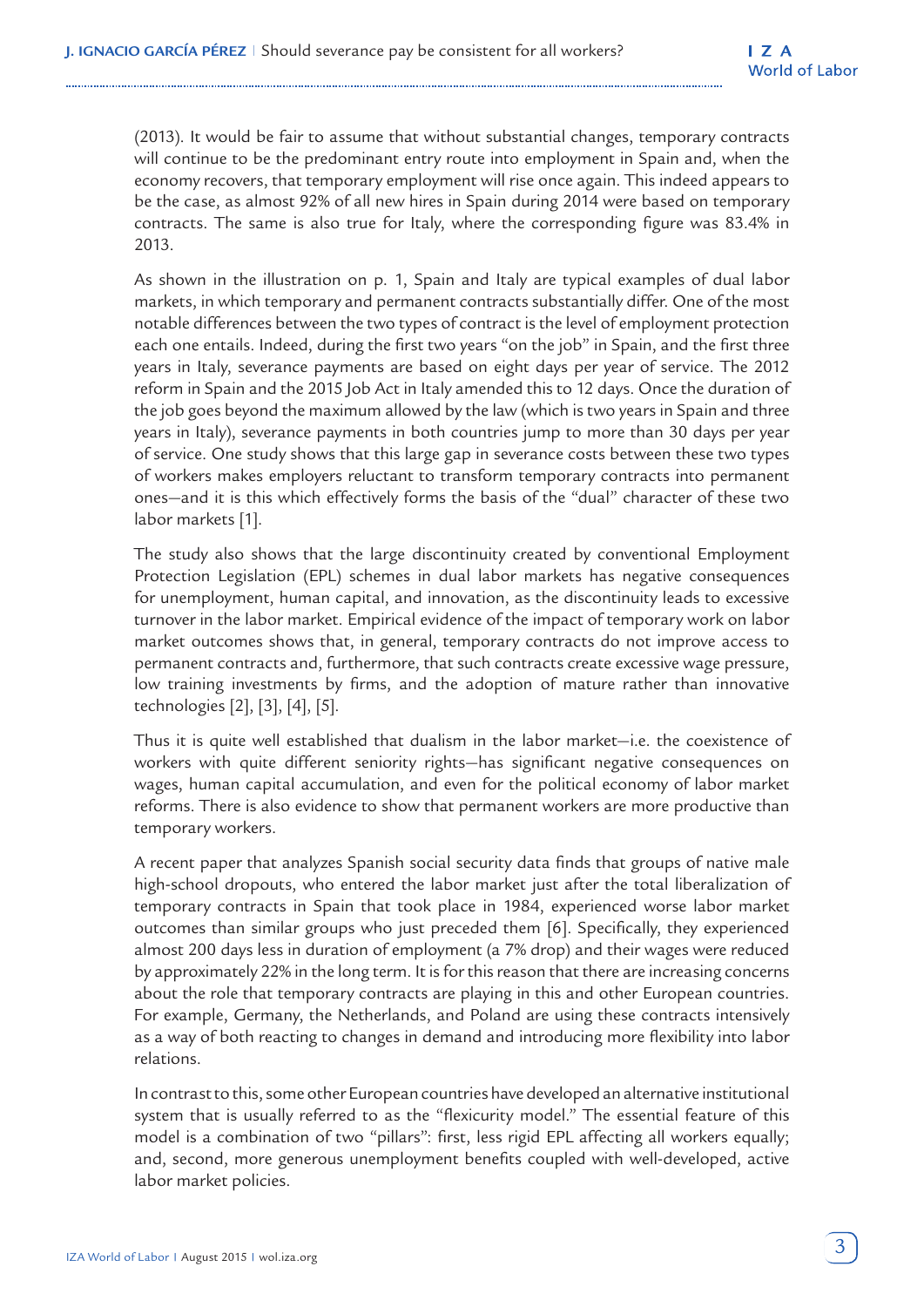The negative side of temporary contracts is especially evident once an economy enters a recessionary period. Spain lost approximately 18% of its total employment between 2007 and 2013. Although the strong negative shocks experienced around the world as a result of the economic crisis were a very significant factor, it is also the case that poor sectoral specialization played an important part in Spain's employment crash. In addition, it is now quite accepted that the inadequate design of Spanish labor market institutions was one of the main factors behind the extremely volatile employment outcome [7].

In summary, taken together with a rigid collective bargaining system, which sets wages at the sector and regional levels rather than aligning wages with the specific conditions within individual firms, the badly designed contract provision in Spain resulted in its economy being heavily reliant on quantity adjustment rather than price or wage adjustment during the crisis. There is also widespread agreement that the slow response of negotiated wages to the worsening economic climate contributed to the severity of the crisis in Spain.

A similar situation to that which occurred in Spain also took place in Portugal and in Greece. In contrast, however, countries such as Germany and France, which also faced similar or even greater declines in economic activity, experienced considerably smaller reductions in employment than the peripheral countries. The essential difference between the two sets of countries was the prevailing institutional policy for the hiring and laying off of temporary and permanent workers. Indeed, prior to 2010, the difference in Spain derived from the huge gap between the severance pay for workers with permanent contracts versus temporary contracts. For permanent contracts, the number of days of wages per year of service (days "pyos") paid in cases of unfair dismissal was 45; in the case of fair dismissal it was 20 days. In contrast, the equivalent number of days "pyos" for temporary contracts was eight and, in some cases even zero (e.g. for interim contracts). Evidence shows that almost half of the job destruction during the period 2008–2010 was a result of this gap, which eventually led to the elimination of millions of temporary positions during the slump [7].

## **How to dismantle dual employment protection legislation**

Due to the pervasive effects documented in the literature, and the economic inefficiency of temporary and unemployed workers being unable to achieve greater job stability and better future employment prospects, it would seem appropriate that policy should be directed towards closing the gap between the severance pay of permanent and temporary contracts. This has been the basic strategy adopted in the last three Spanish labor market reforms (2010, 2011, and 2012). Apart from other important changes regarding unemployment benefits and collective bargaining, these reforms have attempted to shrink the gap in termination costs between the two types of contract. However, the gap is still quite large: severance pay for temporary contracts is currently 12 days "pyos," and the cost of unfair dismissal for all permanent contracts is set at 33 days "pyos," following the labor market reform of 2012. As expected, this reduction has not been sufficient and the incentive for employers to hire under a permanent contract is still very low. For example, only 8.1% of all contracts signed in 2014 in Spain were permanent.

An alternative to these partial reforms would be to achieve a full convergence of employment policy through the elimination of most fixed-term contracts and the introduction of a single contract with termination costs that smoothly increase with job tenure and which is applied to all workers. In principle, termination costs could be chosen in a way that matches each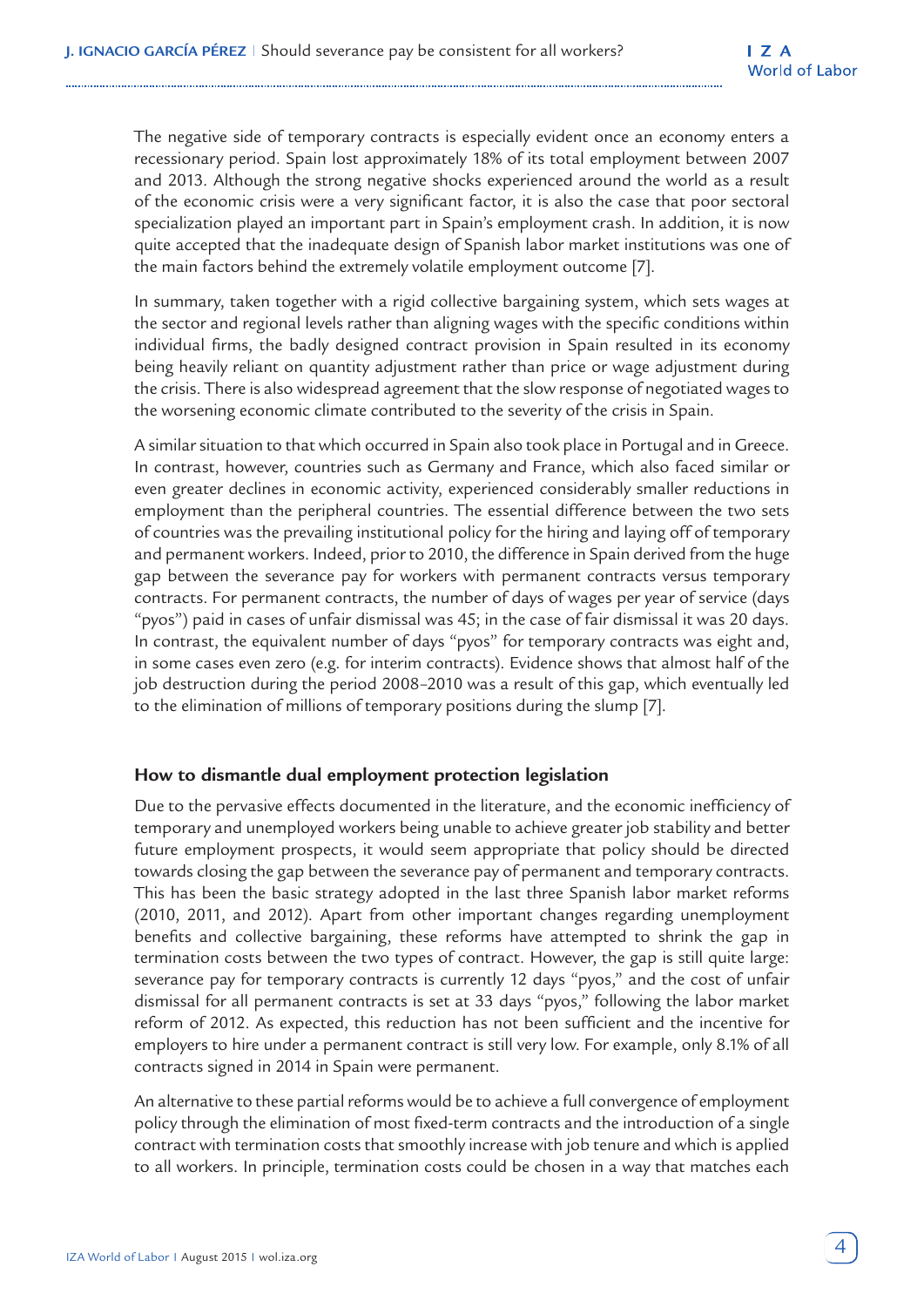country's social and political preferences for worker protection, thus not necessarily implying convergence towards low degrees of employment protection. One of the first proposals in this vein was presented in April 2009 by a group of Spanish economists [8].

Their basic proposal was to suggest that severance pay should increase smoothly with job tenure (up to a cap) for all workers. The objective was to prevent "almost-sure" redundancy before the deadline at which a temporary contract (TC) has to be converted into a permanent contract (PC). Hence, they proposed replacing the existing system of TCs and PCs with a single open-ended contract (the so-called "single contract") for new hires, with the aforementioned characteristics and two scales of compensation corresponding to fair and unfair dismissals. In particular, they suggested that compensation should be higher than it was at the time for TCs, and grow at a moderate rate (two or three additional days "pyos") until it reached a value that is similar to the average severance pay in EU countries.

They also suggested that in order to maximize the social and economic benefits of the introduction of the single contract, a high degree of legal certainty should be reached in dismissal procedures. A further recommendation was that this contract could be part- or full-time and should be the basic hiring contract for all firms. (Though some other contracts may also be needed: for example, a well-designed training contract and an interim contract that could cover most companies' needs to train and/or replace workers.)

Finally, temporary work agencies, which should also employ the single contract, could be used by firms to accommodate short-term hiring needs.

Figure 2 presents an example of a single contract that begins with the severance pay that currently applies to a TC in Spain (12 days) and concludes, after seven years, with the current severance pay for permanent contracts under unfair dismissals (33 days).

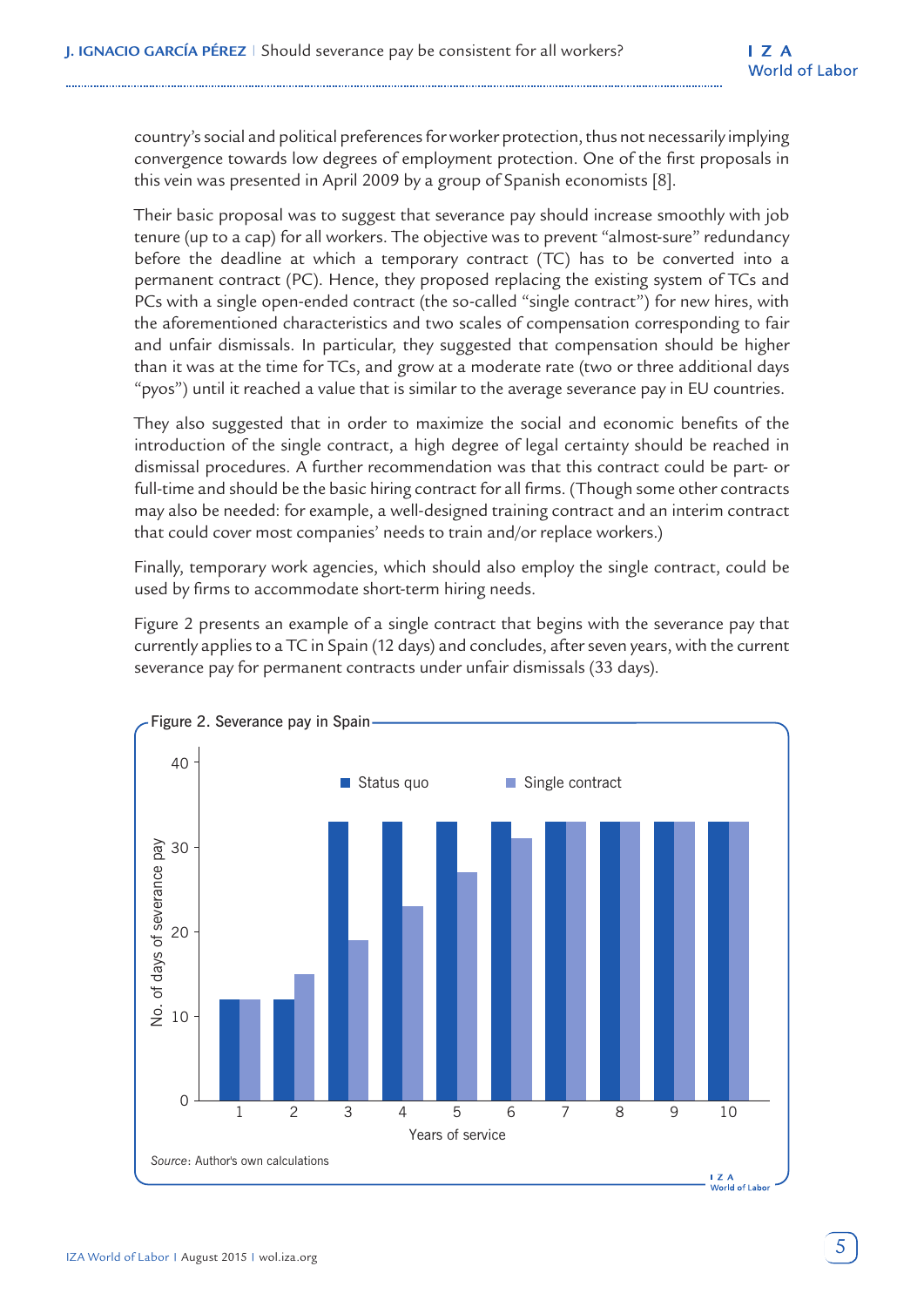Similar proposals exist for introducing a single contract in some other European countries [9]. Although the details differ, the basic features are common. First, the distinction between a fixed-term and an open-ended contract, in terms of workers' protection, disappears. Second, the increase in severance pay with tenure is gradual.

However, it is interesting to distinguish between two types of single-contract proposals. The 2014 OECD Employment Outlook surveys all single contract proposals in detail. The first type would introduce a new open-ended contract for new hires with an entry phase, during which worker entitlements, in the case of dismissal, are reduced and identical for both fair and unfair dismissal. It would also involve a "stability" phase, during which the worker would obtain the standard permanent contract with no changes in his or her rights in the case of termination. The main problem with this contract lies in the difficulty of eliminating the discontinuity induced by the transition from the entry to the stability phase, to the extent that worker rights in current, open-ended contracts are different in the case of fair and unfair dismissal. In general, therefore, employers would face a strong disincentive to keep their employees beyond the entry phase.

The second type of single contract proposal aims explicitly at avoiding discontinuities in severance pay. This idea includes a smooth increase in severance pay along with a redefinition of unfair dismissal, which is restricted only to cases of discrimination and prohibited grounds. One problem with this type of proposal, however, is that by tying workers' rights to the specific firm where they work, it is likely to reduce efficient turnover and prevent mobility across jobs. In order to address this problem, the idea of a single contract based on rights to severance pay increasing with experience has also been explored. In this case, for the whole duration of the employment relationship, employers would pay additional social security contributions into a fund tied to the worker (as has been the case in Austria since 2003), which would be portable across jobs when the worker changes employer. Then, if the worker was dismissed, the fund would finance his or her severance pay. One disadvantage of this system is the creation of "excessive firing." This is the reason why some economists would propose a mixed model, in which severance pay and a capitalization fund co-exist. The main objective of this is to restrict the application of "last in, first out" rules in firing decisions made by firms, by reducing the marginal cost of dismissal for all workers and thus promoting the continued employment of younger workers in the firm.

The OECD survey also explains that the implementation of a single contract might be in conflict with some ILO conventions (e.g. Convention 158) that require a valid reason to terminate an employment relationship and probationary periods of reasonable duration.

Finally, it is sensible to consider that some firms may see the single contract as a barrier to hiring if clear separation rules are not properly defined for short-term positions. In this sense, the strategy recently followed by Italy, which offers a fast-track way of firing workers, seems to be a good alternative in these cases.

## **Predicted effects of a single contract for Spain**

One study presents a model that is designed to measure the effects of introducing a single contract in Spain, which involves severance pay, or compensation that increases in accordance with job seniority [10]. The study simulates the effects of the so-called "12–36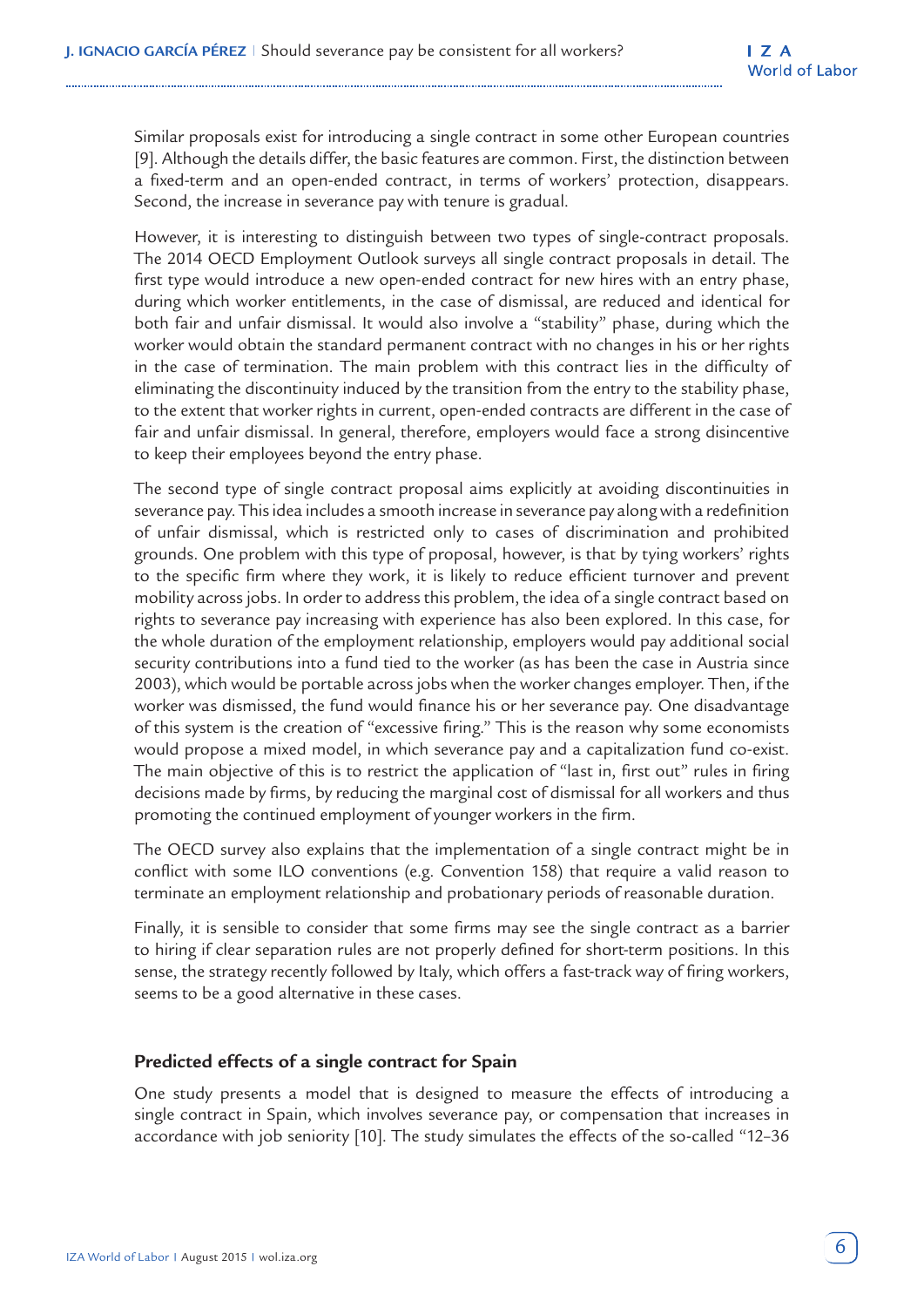Single-Contract" (12–36 SC), in which the compensation begins at 12 days of wages "pyos" and increases by two days for each additional year worked, reaching a cap of 36 days "pyos" after 12 years of working at the same firm. The main goal of the simulation is to compare the effects of introducing this single contract with the effects of the fixed-term and permanent contracts that co-existed under the EPL situation in Spain prior to the 2012 reform. The main results from this simulation are that both unemployment and job destruction rates fall substantially with the introduction of the single contract. Unemployment drops by 31.5% (from 16.9% to 11.6%) and job destruction by 35% (from 12.6% to 8.2%).

Of particular interest in this study is the change in the job destruction rate for contracts with tenure equal to, or below, three years. In the dual labor market, the job destruction rate is very high because the large gap between the severance costs of TCs and PCs induces massive firings at the beginning of the fourth year in order to avoid the high future severance costs of PCs in the event of contract conversion. However, under the single open-ended contract, the probability of being fired in contracts with tenure equal to, or below, three years is reduced substantially (from 26.7% to 6.1%) because firms are less reluctant to destroy jobs. The reason for this is that it is more costly (12 days "pyos" as opposed to eight days "pyos" in TCs) and because the jump in severance pay (from eight days to 45 days) has been substituted for a smoother increase in severance pay. In other words, the pervasive incentives to destroy jobs at the beginning of the fourth year strongly diminish. The opposite happens, however, to the probability of being fired for workers with tenure of more than three years. Under the single contract, this probability increases from 7.4% to 9%. Hence, it emerges that as severance pay is smoothly increased, so are job destruction rates.

In addition to this, such changes in job destruction rates have a substantial impact on the tenure distribution. Indeed, the number of workers with tenure of just one year is 39.5% lower, and the number of workers with tenure above three years is 22.5% higher, under the single contract These changes are very significant, both in terms of human capital accumulation and experience.

With regard to welfare consequences, the same study also presents a transition exercise showing that the single contract would be highly beneficial for the majority of workers, and particularly for the unemployed, as their future job stability, once employed, would substantially increase. According to these calculations, less than 5.5% of workers would experience reduced tenure as a result of this reform, while 24.6% would not be affected and end up with the same severance pay and tenure as if the system remained unchanged. In fact, the majority of workers already hired under a PC would remain unaffected by the reform. In other words, there is not much replacement of these workers by new workers hired under a single contract. The underlying reason for this is that it is not optimal for firms to fire tenured workers due to the cost this substitution would entail. Furthermore, this contract would not necessarily increase the average expected severance cost for firms because job destruction would be lower than under the current legislation. In fact, the average compensation, weighted by the job destruction rate for any duration, would decrease by 9.1%.

A further advantage, from the firms' point of view, is the reduced uncertainty due to the much simpler schedule of dismissal costs under a single contract. However, for this to be true, it would also be necessary to redefine the legal reasons for firing, so that uncertainty of both the type of firing and the official decision on its fairness is reduced.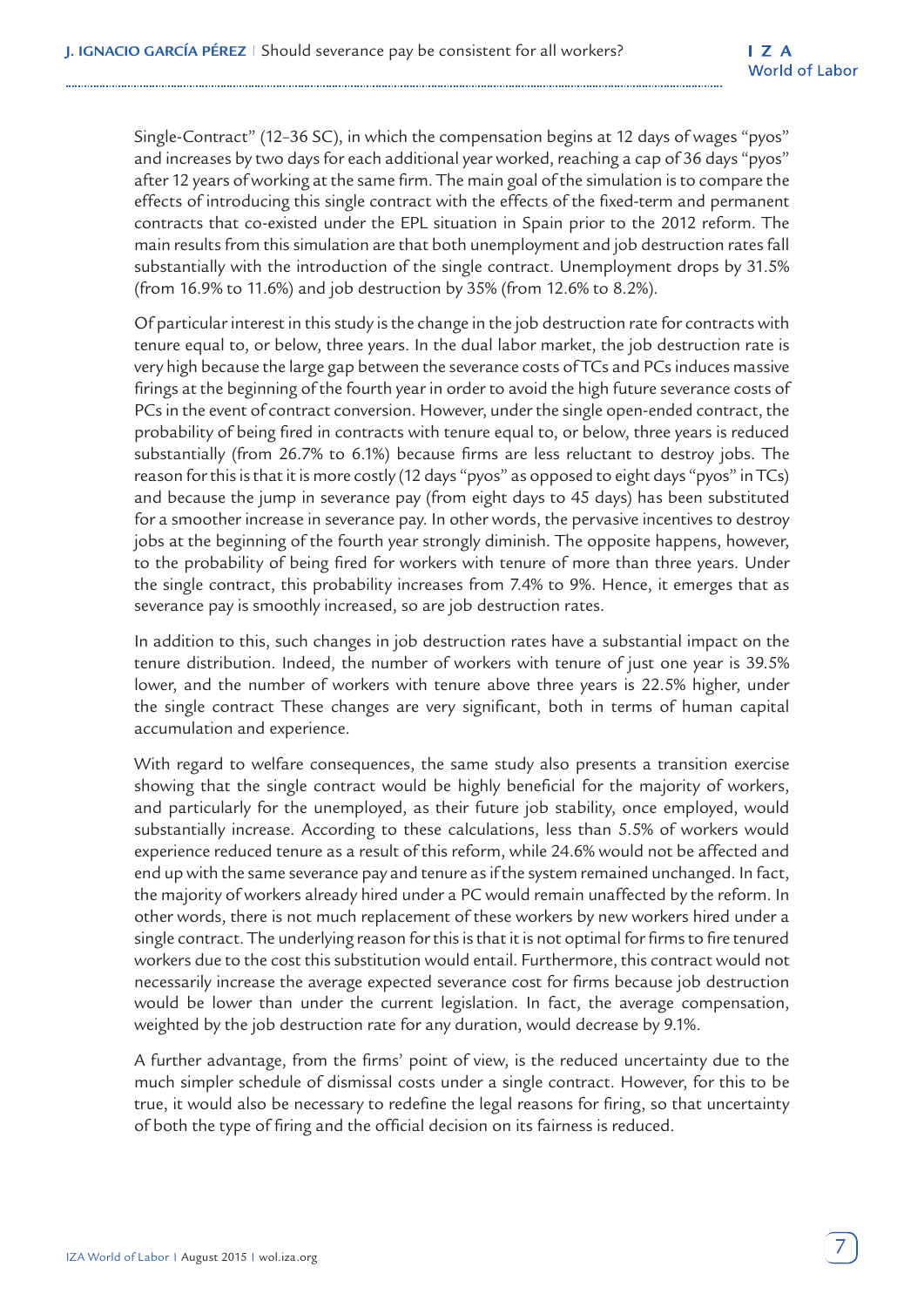## **LIMITATIONS AND GAPS**

As described earlier, an important criticism of all these proposals is that suppressing all fixed-term contracts would run the risk of introducing excessive rigidity in hiring decisions and could lead to lower employment growth, given that not all temporary jobs would be replaced by permanent ones.

Furthermore, eliminating temporary contracts could also foster the use of other types of atypical contracts that offer lower worker protection. In this case, an alternative could be what one study refers to as a "unified contract," in which the same termination costs apply to all contracts, independent of whether they are permanent or temporary. The proposal would be to both maintain all types of contracts and have the same level of termination costs with increasing seniority, or length of service, independent of the type of contract. In the case of termination, firms would have to pay a layoff tax to the public authorities, while dismissals would be unfair only in cases of discrimination and prohibited grounds. If set at a sufficiently high level, this layoff tax would yield resources to mutualize the reallocation costs of displaced workers and cause firms to internalize the social cost of dismissals, without the need to reinstate workers. The main advantage of this proposal is that it would leave the termination cost of short-term contracts unchanged.

In any case, a key requirement of all these proposals is the restriction of the definition of unfair dismissal to cases of false reasons, discrimination, and prohibited grounds. In other words, any economic motive or personal reason related to the worker's performance (such as a reduction of individual productivity or the worker's unsuitability) would be a fair and justified reason for dismissal, with the judicial review of courts restricted to assessing whether the purported reason is not, in fact, based on prohibited grounds. However, implementing this requirement might be difficult in countries with a long tradition of judicial review of employers' decisions. For example, some of the provisions in this respect made in the 2012 labor reform in Spain have been restated by some recent court decisions.

Finally, an alternative to the single contract strategy, particularly in countries with rigid wage bargaining systems, would be to make wages more flexible through internal devaluation processes. Under a scenario in which wages are more flexible, the standard argument on the neutrality of severance pay would predict a lower impact of employment protection on employee turnover, which in turn would reduce the pervasive effects of having a dual labor market. In this case, the introduction of a single contract would be less urgent. In any case, however, a single contract would eliminate most of the costs associated with the asymmetric power in wage bargaining by permanent and temporary workers.

## **SUMMARY AND POLICY ADVICE**

This contribution has presented the main predictions of what might happen if the majority of temporary contracts were abolished and a single open-ended contract was introduced for all new hires in the context of a dual labor market. The findings of one study in particular indicate that a single contract with severance pay which smoothly rises with length of service in the firm decreases both unemployment (by 31.5%) and job destruction, particularly for contracts with less than four years of tenure [10]. The introduction of a single contract would also potentially lower the probability of being fired and would lead to a favorable shift of the tenure distribution, as severance pay is reduced. In addition, the study predicts that 22.5% more workers would enjoy job tenures exceeding three years, and there would be 39.5% fewer one-year contracts. The transition from a dual- to a single-contract labor market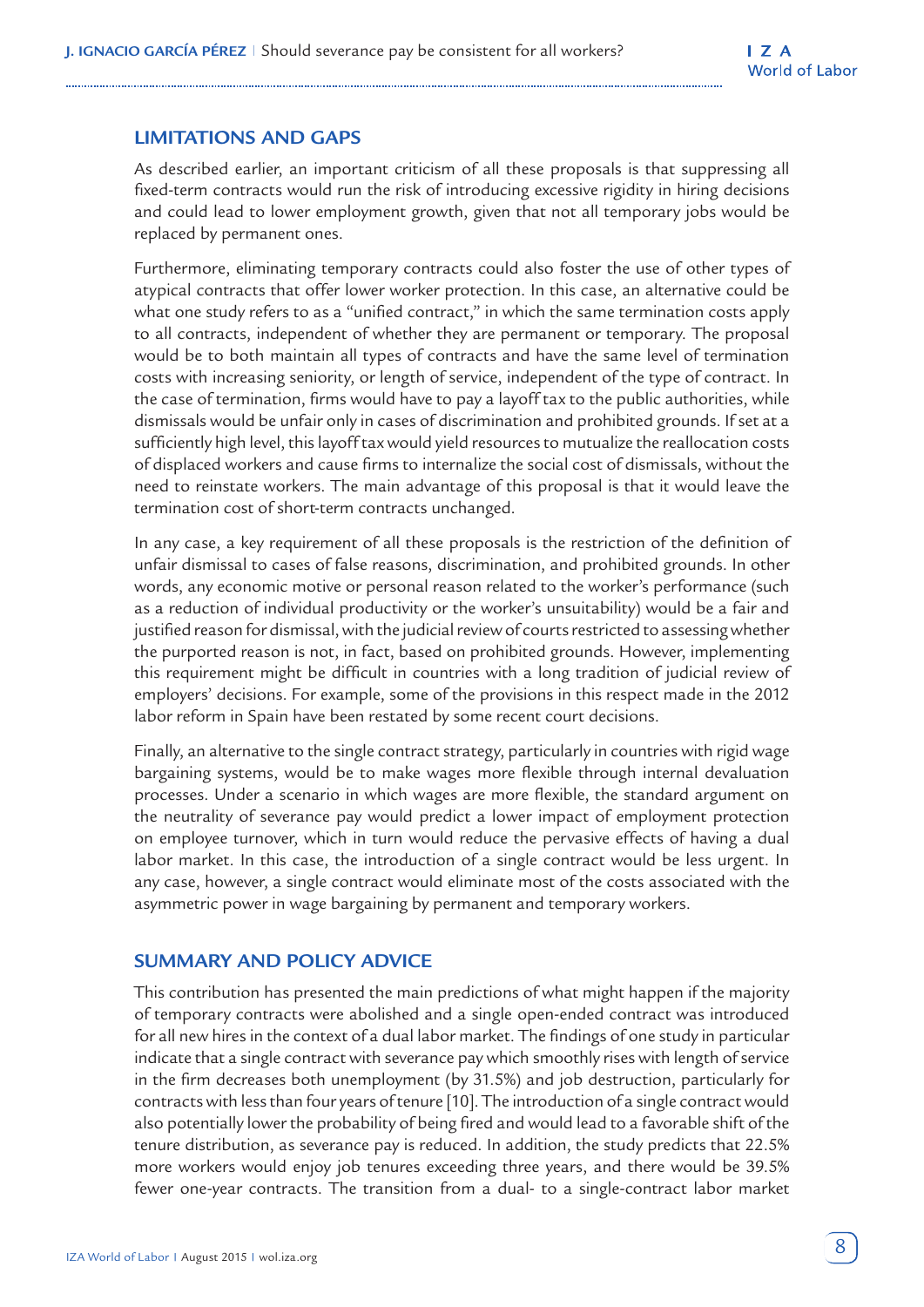shows that the single contract would be highly beneficial for the majority of workers (only 5.5% would be harmed by this reform) because job stability would substantially increase.

However, there are almost no examples of an implemented single contract in OECD countries, and only a few examples of a unified contract. This slow pace of reforms could be due to the perceived risk of discouraging hiring by introducing excessive rigidities in the labor market for volatile and occasional activities. Furthermore, the requirements of light dismissal regulations, or limited judicial review of the dismissal decision, could also be reasons for the non-implementation of single or unified contracts in Europe.

The closest examples to both proposals that are already in place are the 2013 Slovenian and Portuguese reforms, which equalized the level of severance pay across contracts, while at the same time significantly enlarging the definition of fair dismissal.

Although much less extensive, the recent Spanish and French reforms head in the same direction. However, by leading only to a very limited convergence of expected termination costs across contract types, these reforms are unlikely to radically change the functioning of the labor market in these countries.

A more promising strategy is based on the unified contract proposal, which maintains the existing labor contracts, but unifies severance pay for both temporary and permanent contracts [9]. This is essentially the approach adopted in the reform recently introduced in Italy (the Jobs Act) which will provide firms with an open-ended contract that gradually increases the employment protection and becomes the predominant form of hiring. The main goal of this reform is to set a common level of worker protection that gradually increases as the employer's confidence in the worker grows [11]. Note that this strategy is quite different from the one typically in place in Anglo-Saxon countries, where firing costs are quite low, or even zero, in some cases.

The ultimate goal of unifying severance payments for all contracts is to create one of the two pillars of "flexicurity" (i.e. a model of employment that combines labor market flexibility with security for workers) and to encourage its implementation. The other pillar is unemployment benefits. These benefits should also be reformed so that a complete employment and unemployment protection system becomes fully developed [11]. Such reforms have yet to be introduced in most countries.

## **Acknowledgments**

The author thanks an anonymous referee and the IZA World of Labor editors for many helpful suggestions on an earlier draft. Previous work of the author contains a larger number of background references for the material presented here and has been used intensively in all major parts of this article [6], [10]. Financial assistance from project ECO2013-43526-R is also acknowledged.

## **Competing interests**

The IZA World of Labor project is committed to the *IZA Guiding Principles of Research Integrity*. The author declares to have observed these principles.

© J. Ignacio García Pérez